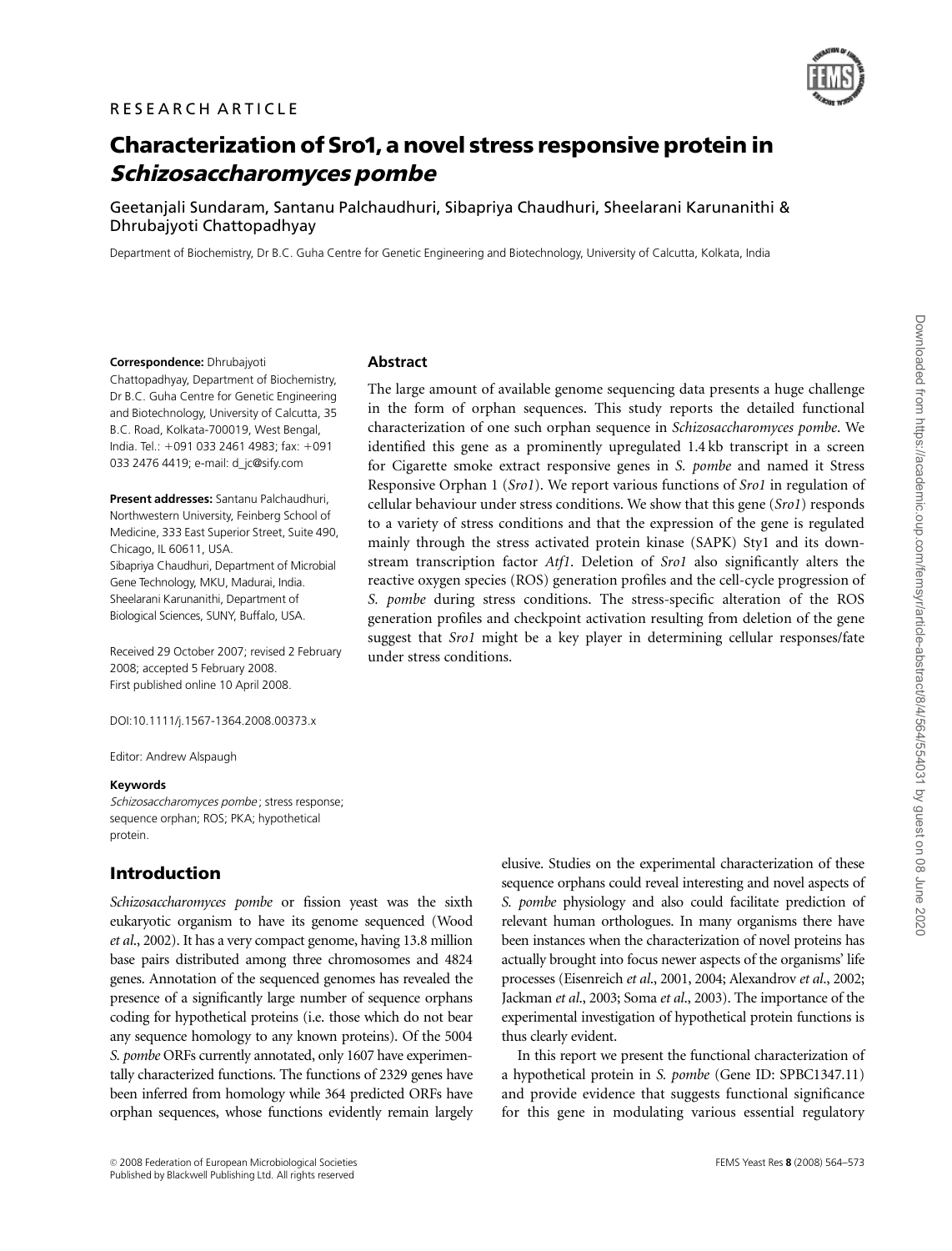processes that constitute the stress responses in S. pombe. Our laboratory has been engaged in studying cigarette smoke (CS)-mediated cellular stress responses using S. pombe as a model system (Chaudhuri et al., 2005) and this particular gene was identified in our laboratory in a screen for CS-responsive genes in S. pombe (GenBank Accession Number: AY048753). The ORF sequence of SPBC1347.11 is only 321 bp long, coding for a small 11.4 kDa protein. Whole genome microarray experiments have earlier shown that this particular gene is stress-inducible and is upregulated upon hydrogen peroxide treatment, heat shock and UV irradiation but not in response to cadmium, methyl methane sulphonate (MMS) or sorbitol. Because this gene has been found to be induced under a variety of stress conditions, we have named it Stress Responsive Orphan1 (Sro1). Microarray studies have also shown that stressinducible expression of Sro1 (SPBC1347.11) is dependent on the Sty1/Spc1 mitogen-activated protein (MAP) kinase and Atf1 transcription factor (Chen et al., 2003) and on Rad3 (Watson et al., 2004). Sty1 is the major SAPK in S. pombe; Atf1 is a transcription factor acting downstream of Sty1 while Rad3 is the major cell-cycle regulatory kinase in S. pombe. Interestingly both these pathways are active in S. pombe cells treated with cigarette smoke extract (CSE) (Chaudhuri et al., 2005). Localization of a sro1-yfp fusion protein has been described earlier (Matsuyama et al., 2006), according to which Sro1 protein localizes to mitochondria.

This study mainly investigates the probable function of Sro1 in S. pombe stress response. A distinctive feature of S. pombe is that the response to multiple stresses is funnelled through a common integrative pathway through the SAPK Sty1. Activation of these SAPK pathways leads to stimulation of specific transcription factors (Atf1 and Pap1) which then modulate expression of various stress responsive genes. SAPK pathways are also linked to the cell-cycle machinery, and hence their activation leads to growth-arrested condition. This inhibits further damage to the cells and provides some time for it to overcome the stress before entering the growth phase again. In the fission yeast S. pombe, the MAPK Sty1 is the effector kinase required for cellular response to a wide range of stimuli including nutritional stress, temperature changes, oxidative status, osmotic conditions, heavy-metal toxicity, and the presence of DNA-damaging agents such as UV light (Shiozaki & Russell, 1995; Kato et al., 1996; Degols & Russell, 1997; Millar, 1999). In this study we report the relationship between the novel protein sro1 and the S. pombe stress responses.

# Materials and methods

#### Strains, media and growth conditions

Schizosaccharomyces pombe strains used in this study are listed in Table 1. Cells were grown at 30 °C in the rich

Table 1. Schizosaccharomyces pombe strains used in this study

| Strain         | Genotype                                                      | Source         |
|----------------|---------------------------------------------------------------|----------------|
| PR109          | h <sup>-</sup> leu1-32 ura4-D18                               | Paul Russell   |
| KS1366         | $h^-$ spc1:: ura4 <sup>+</sup> leu1-32 ura4-D18               | K. Shiozaki    |
| <b>TE570</b>   | $h^-$ rad3:: ura4 <sup>+</sup> ade6-704 leu1-32<br>$ura4-D18$ | Tamar Enoch    |
| $\Lambda$ atf1 | h- atf1:: ura4 ade6-704 leu1-32<br>$ura4-D18$                 | K. Shiozaki    |
| $\Delta$ pap1  | h- pap1:: ura4 ade6-704 leu1-32<br>$ura4-D18$                 | Tamar Enoch    |
| $\Lambda$ chk1 | h- chk1::ura4+ade6-704 leu1-32<br>$ura4-D18$                  | Tim Humphrey   |
| Acds1          | $h^-$ cds1:: ura4 <sup>+</sup> leu1-32 ura4-D18               | Lab Stock      |
| BG 2493        | h-sro $1$ :: Kan $4MX$ leu 1-32                               | <b>Bioneer</b> |
|                | ura4-D18/h-leu 1-32 ura4-D18                                  | Corporation,   |
|                |                                                               | Korea          |

medium (YES) as described previously (Moreno et al., 1991). In overexpression experiments Edinburgh Minimal Medium (EMM) lacking leucine was used. For growth on media containing galactose the medium composition was 1% yeast extract, 1% bactopeptone, 0.1% glucose, 2% galactose, and amino acid supplements. For growth on medium containing ethanol the medium used was 1% yeast extract, 3% glycerol, 3% ethanol and amino acid supplements.

#### Preparation of aqueous extract of CSE

CSE was prepared as described before (Chaudhuri et al., 2005). Briefly, the smoke trapped from an Indian commercial filtered-tipped cigarette (74 mm) in 50 mM phosphate buffer, pH 7.4, was passed through  $0.45 \mu m$  filters. After adjusting the pH to 7.4, this filtrate was used as aqueous extract of cigarette smoke (CSE) to treat the cells. One milliliter of filtrate is equivalent to one cigarette.

#### Cloning of Sro1

The Sro1 gene was amplified from S. pombe genomic DNA by PCR using primers 5'-GATTCATCCATATGTTTTCTAT-3' and 5'-TCGGGCTTAAGCGCTTACTT-3'. Sro1 was cloned into pBSSK (Stratagene) and subcloned into pGEX4T1 (Amersham Pharmacia) as a glutathione-S-transferases (GST) tagged protein. For expression in S. pombe, Sro1 was subcloned into pREP41EGFPN.

## RNA analysis

Total RNA was isolated from untreated or treated yeast cells using SDS/phenol methods as described in the Fission Yeast Handbook. The RNA was resolved on 1.5% 3-(N-morpholino) propanesulfonic acid gels, transferred on NYTRAN membranes and probed with <sup>32</sup>P labeled Sro1 DNA. Reverse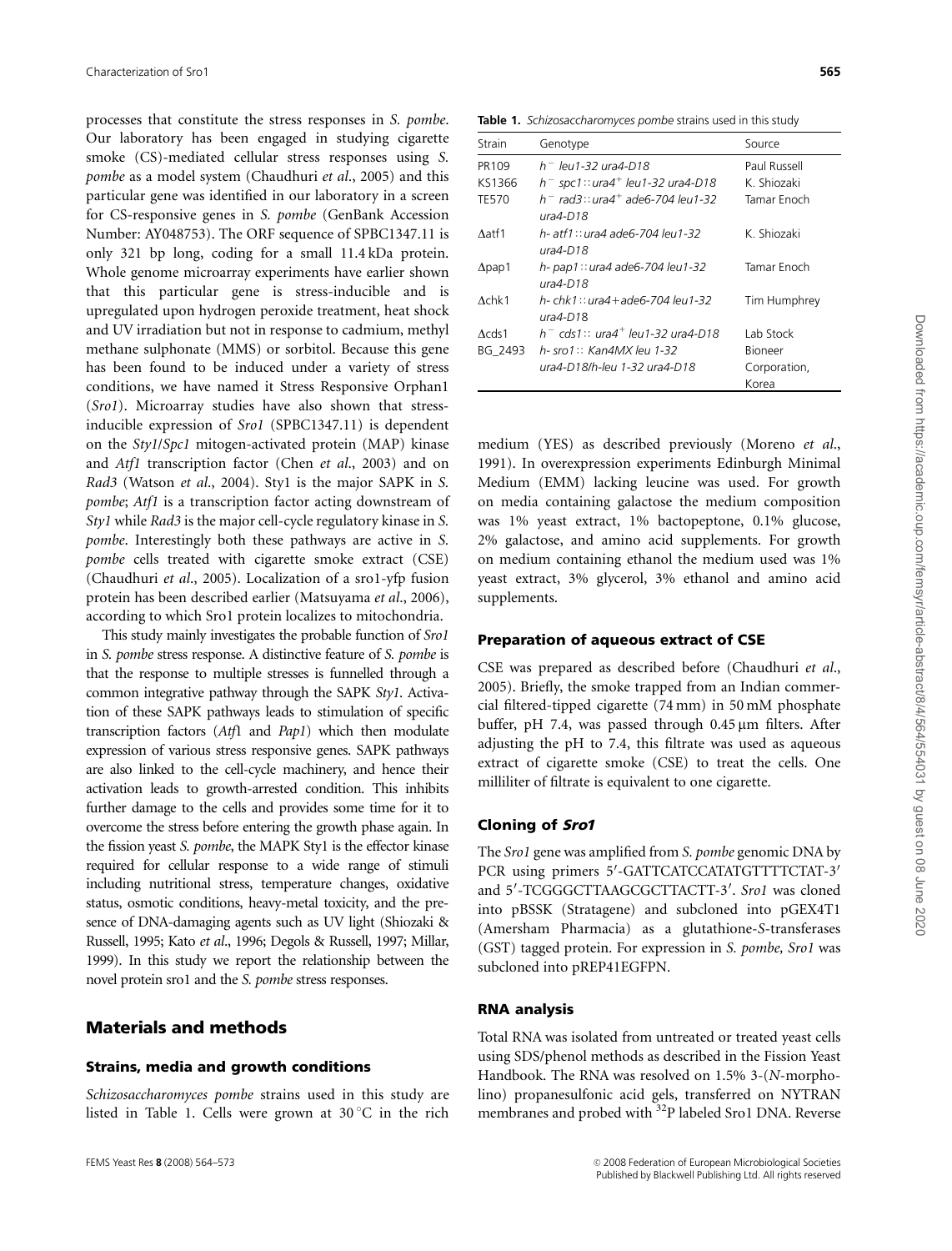transcription was done using M-MuLV RT from MBI according to the manufacturer's protocol. PCR was carried out with primers as described above.

## Deletion of Sro1

The heterozygous deletion mutant of SPBC1347.11 (BG\_2493) was from BIONEER Corp, Korea. This diploid strain was grown on minimal media to allow sporulation and the haploids so isolated were then selected by G418 resistance. The presence of Sro1 deletion in haploids was further confirmed by PCR using gene-specific primers for SPBC1347.11.

#### Kinase assays using GST-Sro1

GST-Sro1 was overexpressed in the Escherichia coli BL21, recovered from the inclusion bodies, renatured and purified using Glutathione Sepharose CL-4B resin (Amersham Pharmacia). The purified GST-Sro1 was dialyzed against phosphate-buffered saline (PBS) pH 8.0, 1% Triton X-100 and incubated with casein kinase II (CKII) (NEB) or the catalytic subunit of protein kinase A (PKA) (Promega) in the presence of  $100 \mu M$  ATP and  $0.5 \mu C$ i of  $\gamma$ -<sup>32</sup>P ATP (BRIT). The reaction mixture was resolved on 12% sodium dodecyl sulfate-polyacrylamide gel electrophoresis (SDS-PAGE). The gel was stained using Coomassie Blue and then exposed on Storage phosphor screens and scanned using a Typhoon TRIO imager (GE Healthcare).

## Cell-cycle studies

For cell-cycle studies, cells were collected at different time intervals, fixed in 70% ethanol, washed with 50 mM sodium citrate, treated with DNAse-free RNAse for 3h at 37 $\degree$ C stained with propidium iodide (PI) and then analysed on a Beckton Dickinson FACS Calibur.

#### Cell viability measurement

Cells were stained with PI without fixing. As only dead cells take up PI, uptake of PI was used to assess cell death. PI uptake was measured by flow cytometry using a Becton Dickinson FACS Calibur. The per cent of cells not taking up PI was used as a measure of cell viability. The data were normalized with respect to untreated cell populations.

## In vivo measurement of reactive oxygen species (ROS)

Intracellular oxidation level was monitored using 2',7'-dichlorofluorescein diacetate (H<sub>2</sub>DCF-DA; Sigma). H<sub>2</sub>DCF-DA is a nonpolar cell-permeant compound. When it enters the cell, the endogenous esterases convert it to a polar, membrane-impermeant derivative,  $H_2$ DCF, which gets trapped within the cell.  $H_2DCF$  is nonfluorescent, but is rapidly oxidized to the fluorescent derivative DCF by intracellular  $H_2O_2$  and other peroxides. To measure ROS levels, cells were incubated with  $10 \mu M H_2$ DCF-DA. DCF fluorescence was then measured by flow cytometry using a Beckton Dickinson FACS Calibur. The per cent of cells having higher fluorescence than the unstained cells was determined as a measure of cell population with elevated intracellular ROS levels.

## Polysome profiling in S. pombe

Exponentially growing fission yeast cells  $(8 \times 10^6)$  were treated with  $40 \mu$ L CSE for 1 h, then treated with cycloheximide to stop protein synthesis and harvested. Cell extracts (equivalent to 10  $OD<sub>260 nm</sub>$  units) were then loaded on 15–45% sucrose gradients and ultracentrifuged at 285 000 *g* for 2.5 h. Fractions (0.5 mL) were collected,  $A_{254 \text{ nm}}$  was measured and plotted to obtain the polysome profile. RNA was also isolated from these fractions and analysed by reverse transcriptase (RT)-PCR with primers specific for Sro1.

## **Microscopy**

PR109 cells transformed with pREP41EGFPN-Sro1 were allowed to grow in EMM lacking thiamine at  $30^{\circ}$ C for 18 h and then were treated with  $2.5 \text{ mM H}_2\text{O}_2$  for 1 h. The cells were then incubated with 1 µM Mitotracker Red (Molecular Probes) and then examined under a Zeiss LSM 510 META confocal microscope at  $\times$  63 magnification.

# Results

## Sro1 expression is elevated during various stress conditions

As mentioned earlier Sro1 was identified as a significantly overexpressed transcript present in S. pombe cells exposed to CSE. Wild-type S. pombe cells were treated with increasing doses of CSE (20 and 40 µL per  $8 \times 10^6$  cells), total RNA was isolated and Sro1 levels were detected by Northern blotting. This showed that elevation of its expression (7.3-fold for  $20 \mu$ L CSE and 8.6-fold for 40  $\mu$ L CSE) occurred in a dosedependent manner (Fig. 1a). Thereafter, polysomes from control and CSE-treated S. pombe cells were isolated and total RNA was extracted from different polysomal fractions. Subsequent RT-PCR analysis revealed that Sro1 transcript was associated with the polysomal fractions of CSE-treated S. pombe cells (Fig. 1b). This indicates a possibility that Sro1 may be expressed as a protein or that it may be involved in translational regulation. However, further studies are needed to confirm these observations. In addition to the microarray data available for conditions of Sro1 expression,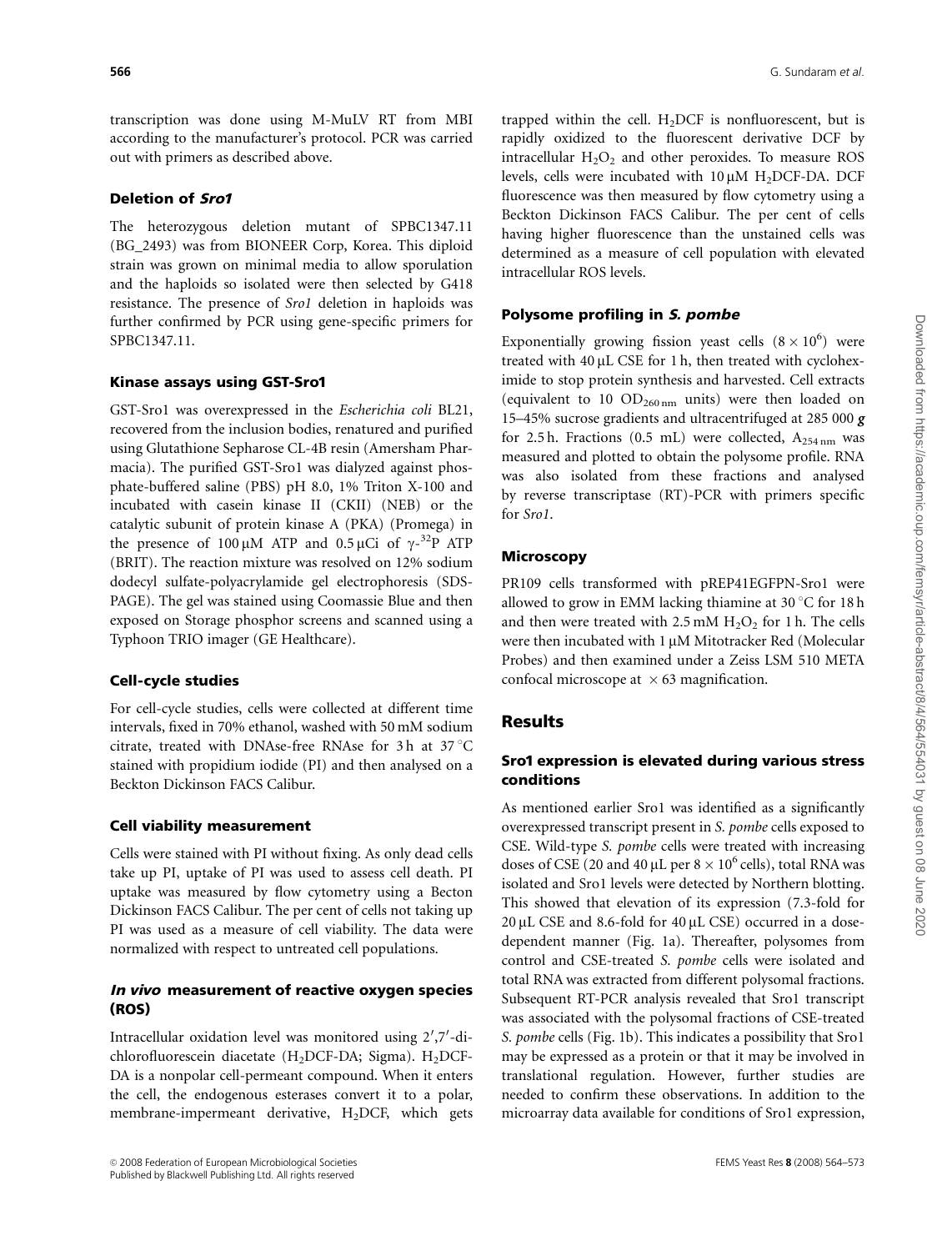

Fig. 1. Conditions of expression of Sro1. (a) Wild-type Schizosaccharomyces pombe cells were treated with increasing doses of CSE (20 and 40 µL per  $8 \times 10^6$  cells), RNA was isolated and sro1 transcript levels were determined by Northern blotting. (b) Polysomal fractions of S. pombe cells before and after treatment with CSE for 1 h were resolved on 15–45% sucrose gradients and then RNA was isolated from these fractions and checked for the presence of Sro1 transcript. Lanes 1–4, Polysomal fractions from untreated cells; lanes 7–10, Polysomal fractions from CSE-treated cells; lane 5, Positive control for Sro1; lane 6, DNA molecular weight marker. (c) RNA was isolated from S. pombe cells treated with 12 mM hydroxyurea and then levels of Sro1 transcript were assayed by RT-PCR. (d) Wild-type S. pombe cells were treated 0.6 M KCl, total RNA was isolated and Sro1 levels were detected by Northern blotting. (e) RT-PCR assay was done to investigate expression levels of Sro1 at different temperatures (15, 30, 37 and 42 °C).

we further show that it is upregulated (fourfold) in response to 12 mM hydroxyurea (Fig. 1c). We also show that there is no detectable increase in Sro1 transcript levels during osmotic shock by 0.6 M KCl (Fig. 1d) or during cold shock at  $15^{\circ}$ C (Fig. 1e). Srol transcription was found to be upregulated at  $37^{\circ}$ C (3.7-fold) and increased much more  $(12$ -fold) at  $42^{\circ}$ C (Fig. 1e).

#### Sro1 expression is regulated by the SAPK pathway and by Rad3

Whole genome microarray data have previously indicated that the expression of SPBC1347.11 is dependent on the SAPK Sty1 and its downstream transcription factor Atf1 (Chen et al., 2003) in response to various stress stimuli, and also by Rad3 (Watson et al., 2004) upon exposure to ionizing radiation. We investigated the regulation of expression of Sro1 during cellular response to CSE treatment and during heat shock. Wild-type,  $\Delta s$ tyl,  $\Delta at$ fl and  $\Delta p$ ap1 cells were treated separately with  $40 \mu L$  CSE for 60 min and the expression levels of Sro1 were observed by Northern blot analysis. It was found that Sty1 and Atf1 activity was essential for Sro1 expression after CSE treatment (Fig. 2a). Loss of Pap1 on the other hand made very little difference to Sro1 expression levels (Fig. 2a). Schizosaccharomyces pombe wild-type and  $\Delta s tyl$  cells were then subjected to heat shock at  $42^{\circ}$ C for 60 min, and expression of *Sro1* was monitored through RT-PCR analysis. Sty1 was once again found to be necessary of induction of Sro1 expression after heat shock



Fig. 2. Regulation of expression of Sro1: (a) Wild-type,  $\Delta s t v 1$ ,  $\Delta at f1$  and  $\Delta$ pap1 cells were either treated with 40 µL CSE for 1 h (+) or left untreated  $(-)$ , total RNA was isolated from these cells, and sro1 levels were detected by Northern blotting. (b) RT-PCR analysis of the RNA isolated from wild-type,  $\Delta s$ ty1,  $\Delta rad3$ ,  $\Delta chk1$ ,  $\Delta cds1$  cells subjected to heat shock at 42 °C (+), or without heat shock ( $-$ ), reveals that Sty1 and Rad3 are both required for Sro1 upregulation after heat shock.

(Fig. 2b). Sty1 thus seems to be the common regulatory molecule for Sro1 expression. Again  $\Delta$ rad3,  $\Delta$ chk1 and  $\Delta$ cds1 S. pombe cells were subjected to heat shock at  $42^{\circ}$ C for 60 min and Sro1 expression levels were analysed by RT-PCR. Surprisingly, it was found that Rad3 activity was also necessary for induction of Sro1 expression during heat shock (Fig. 2b). Chk1 and Cds1 also seemed to play a role in Sro1 expression in heat-shocked S. pombe cells (Fig. 2b).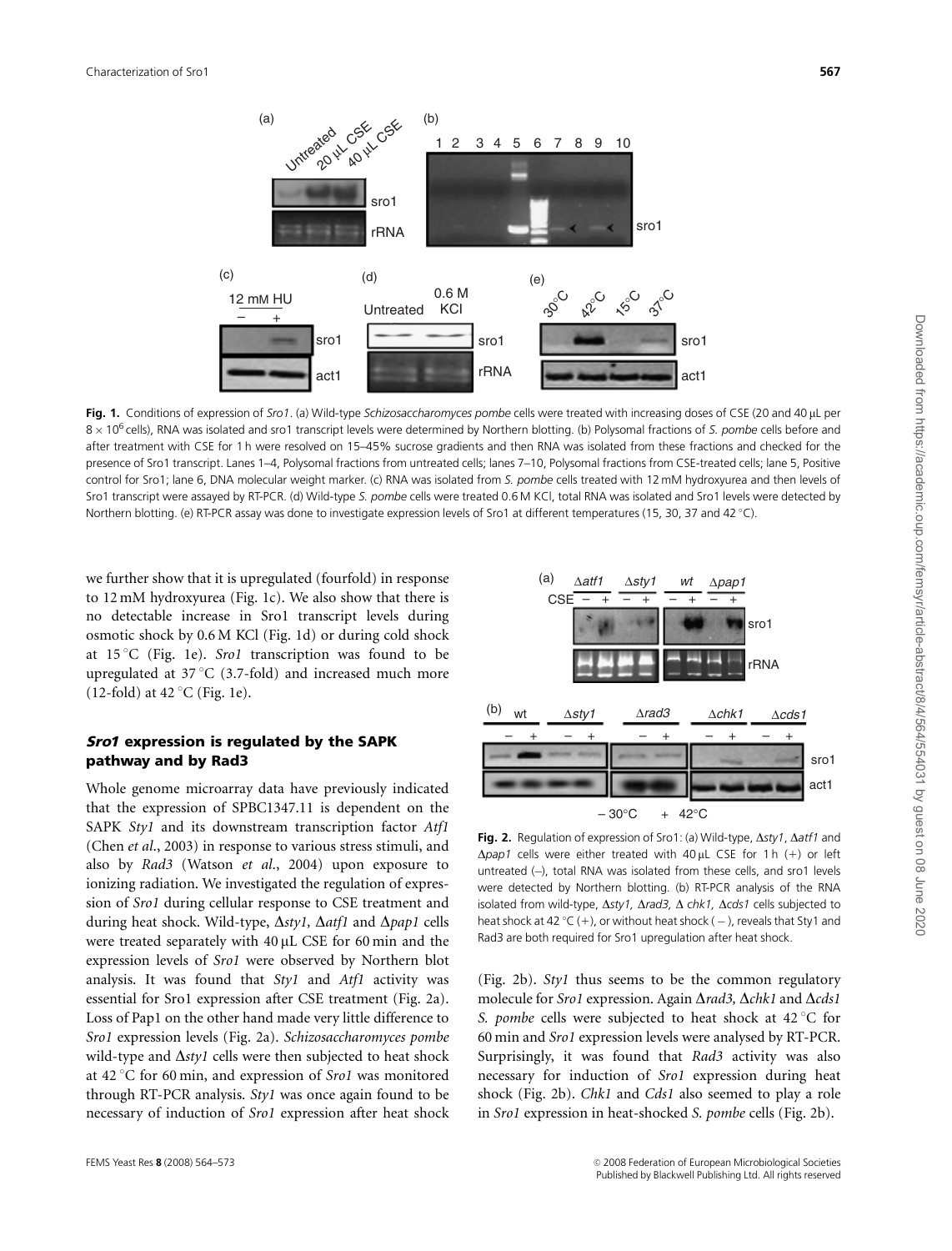## Deletion of Sro1 reduces the growth rate of S. pombe during stress conditions

 $\Delta$ *sro1* and wild-type *S. pombe cells were treated with various* stress-inducing agents such as  $40 \mu L$  CSE, 2.5 mM  $H_2O_2$ , 0.6 M KCl and 5 mM hydroxyurea and the growth of both the cell populations was monitored at regular time intervals. Deletion of Sro1 decreased the growth rate of S. pombe cells compared with the wild-type cells during stress conditions (Fig. 3a and b). However, overexpression of Sro1 did not provide the cells with any significant growth advantage (G.

Sundaram, S.P. Chaudhari, S. Chaudhari, K. Sheelarani & D. Chattopadhayay, unpublished data). Both  $\Delta s$ ro1 and wildtype S. pombe cells were then treated separately with  $40 \mu L$ CSE, 2.5 mM  $H_2O_2$ , 0.6 M KCl, 5 mM hydroxyurea. They were also subjected to heat shock at  $42^{\circ}$ C for 2 h and the cell death in these populations was determined by flow cytometry by the fold increase in PI uptake with respect to untreated controls. We found that the  $\Delta s$ ro1 cells exhibited a very nominal difference in sensitivity to these stress conditions, as compared with the wild-type population (Fig. 3c).



Fig. 3. Asro1 cells have lower growth rates during stress conditions. Growth kinetics of wild-type (a) and Asro1 (b) cells treated with 0.6 M KCl, 2.5 mM H<sub>2</sub>O<sub>2</sub> 5 mM hydroxyurea, 40 µL CSE. (d) Viability of wild-type and  $\Delta s$ ro1 cells subjected to heat shock or treated with 0.6 M KCl, 2.5 mM H<sub>2</sub>O<sub>2</sub> 5 mM hydroxyurea, 40 µL CSE. Data represent mean of three independent experiments.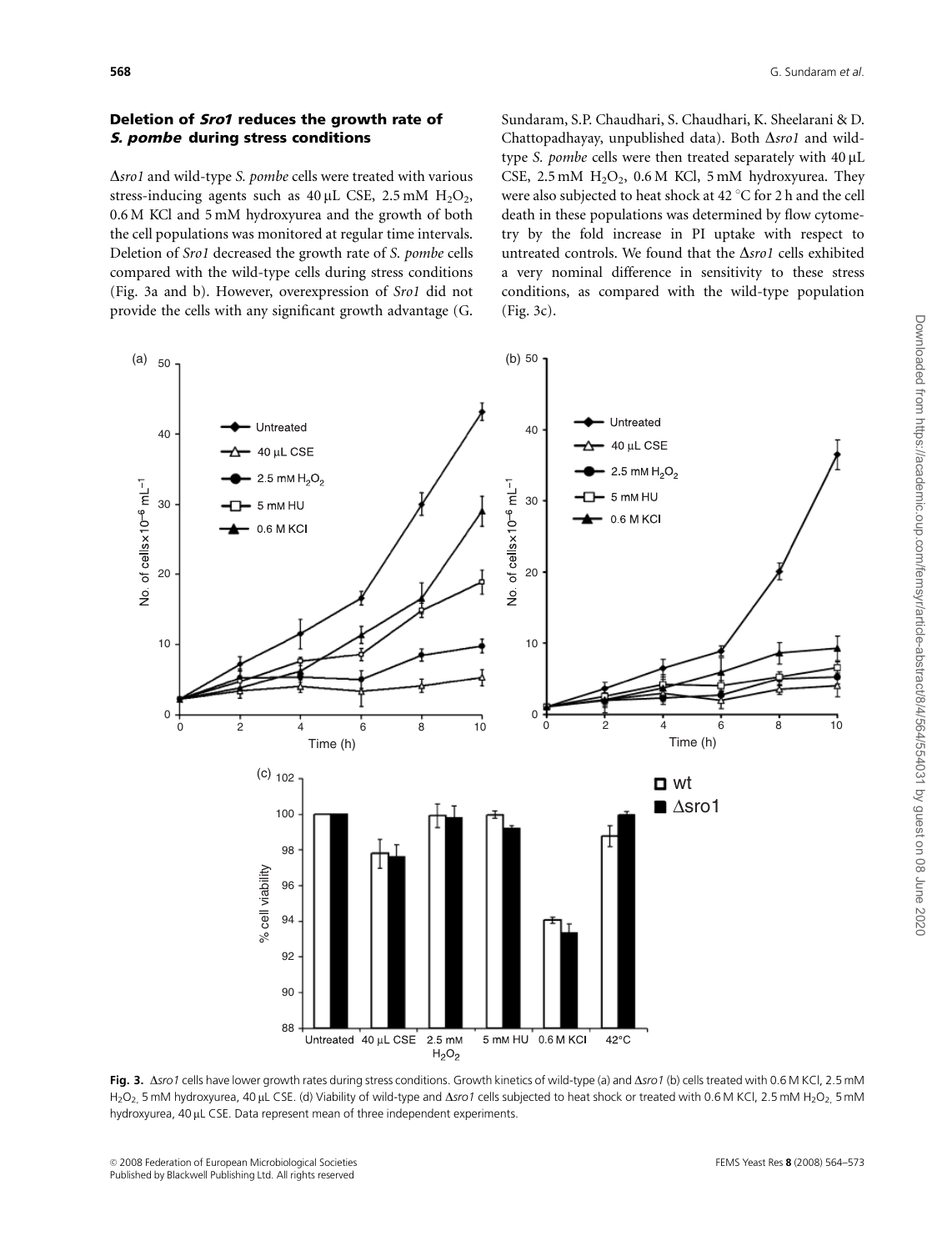## Deletion of Sro1 alters the ROS generation profile of stressed S. pombe cells

Sro1 has been earlier reported to be a mitochondrial protein. We also found that enhanced green fluorescent protein (EGFP)-Sro1 colocalized with Mitotracker both in untreated and hydrogen peroxide-treated cells (Fig. 4a). Because of its mitochondrial localization and also because Sro1 was identified under stress conditions predominantly oxidative in nature, we tested the possibility of Sro1 having a role in the maintenance of the cellular redox state. Wild-type and  $\Delta$ sro1 cells were treated with increasing doses of H<sub>2</sub>O<sub>2</sub> and the intracellular ROS levels were monitored at regular time intervals, by staining with the ROS-specific dye  $H_2$ -DCFDA (as described in 'Materials and methods'). It was found that the ROS levels in  $\Delta s$ ro1 cells were always lower than the similarly treated wild-type cells (Fig. 4b). To further investigate the role of Sro1 in the cellular ROS generation pathways,  $\Delta$ *sro1* and wild-type cells were subjected to heat shock at  $42^{\circ}$ C or treated with  $40 \mu$ L CSE or 5 mM hydroxyurea and the ROS levels were monitored as before. Interestingly, we observed that the temporal ROS generation pattern of  $\Delta$ sro1 cells differed from that of the wild-type S. pombe cells depending upon the nature of the stress conditions to which the cells were subjected. In CSE-treated cells (Fig. 4c) the initial ROS levels were lower in  $\Delta s$ ro1 cells. But at later time points, there was a sustained ROS generation in  $\Delta$ *sro1* cells while the ROS levels in wild-type cells had subsided. In case of treatment with 5 mM hydroxyurea, (Fig. 4d) the initial ROS levels in  $\Delta$ *sro1* cells were higher than that of wild-type cells but a reverse trend was observed at later time points. In the heat-shocked cells, we found the ROS levels in the  $\Delta$ sro1 (Fig. 4e) cells to be consistently lower than that of the wildtype cells. These observations strongly indicate that Sro1 can regulate stress-specific responses of S. pombe at least with respect to ROS generation. To further investigate relationship between Sro1 activity and cellular ROS generation, we tested the ability of the  $\Delta s$ rol cells to utilize either galactose or ethanol instead of glucose. Equal number of cells of either type were separately inoculated in media containing glucose, galactose or ethanol and incubated at 30 °C for 16 h. Cell growth was then ascertained my measuring the absorbance of the different cultures at 595 nm. We observed that the growth of both wild-type and  $\Delta s$ rol cells was comparable on media containing either glucose or galactose. Both the cell populations did not grow well on media containing ethanol. However, the growth of  $\Delta s$ rol cells on ethanol-containing media was twofold higher than that of the wild-type cells (Table 2).

#### Sro1 might be a substrate for PKA

It did not seem very likely that Sro1 could independently affect the intracellular ROS accumulation in S. pombe. We

hypothesized that Sro1 could be a part of a signal transduction network that regulates ROS generation/accumulation in S. pombe. Computational sequence analysis shows that Sro1 has multiple serine/threonine residues with a high potential for phosphorylation. These sites include those for CKII, cdc2, PKA, protein kinase C and p38 MAPK as predicted by NETPHOSK1.0. One of these kinases namely PKA has been reported to regulate ROS accumulation in S. pombe (Roux et al., 2006). We purified a bacterially expressed recombinant GST tagged version of Sro1 and then investigated whether it can be phosphorylated by PKA. We also investigated whether CKII could phosphorylate Sro1 because the former is a key regulatory enzyme involved in many cellular processes, including the control of growth and cell division. We observed that in the case of phosphorylation by CKII a phosphorylated band did appear (Fig. 5) at a molecular weight similar to that of GST-Sro1 (37.1 kDa) but because this band was present even in the control lane for GST phosphorylation, although at a lesser intensity, it was difficult to conclude whether Sro1 can be phosphorylated by CKII. In the case of phosphorylation by PKA, we did observe that GST-Sro1 is actually phosphorylated by PKA, although even in this case there was always a nonspecific band with a molecular weight just slightly higher than that of GST-Sro1 (marked by an asterisk in Fig. 5) present in the case of both the GST only and GST-Sro1 samples. Thus, we show that Sro1 may be a substrate for phosphorylation by PKA.

# Sro1 also functions in regulation of cell cycle in S. pombe

Survival of an organism in stress conditions is largely dependent on its ability to enforce cell-cycle checkpoints which provide the cell with sufficient time to repair the accumulated damage. In order to investigate whether Sro1 could affect the activation of these checkpoints, we separately treated asynchronously growing wild-type and  $\Delta$ sro1 cells with  $0.6$  M KCl and  $40 \mu$ L CSE and monitored their cellcycle progression. Significant differences were observed in the cell-cycle progression of similarly treated wild-type (Fig. 6a) and  $\Delta$ *sro1* cells (Fig. 6b). We have shown earlier CSE treatment activates an S-phase checkpoint in wild-type S. pombe cells which accumulate with a DNA content between 1 and 2 N (Chaudhuri et al., 2005). On the other hand, osmotic shock is known to abrogate the G2/M checkpoint in S. pombe. We found that 0.6 M KCl-treated wild-type S. pombe cells transiently accumulate with a DNA content between 2 and  $4$  N(for 2 h) but in the case of  $\Delta$ *sro1* cells, this accumulation continued up to as long as 6 h. Moreover, the KCl-treated  $\Delta s$ rol cells also exhibited the presence of a 'Stretched chromatin' phenotype (Fig. 6c). Hence, Sro1 seems to be essential for recognition/repair of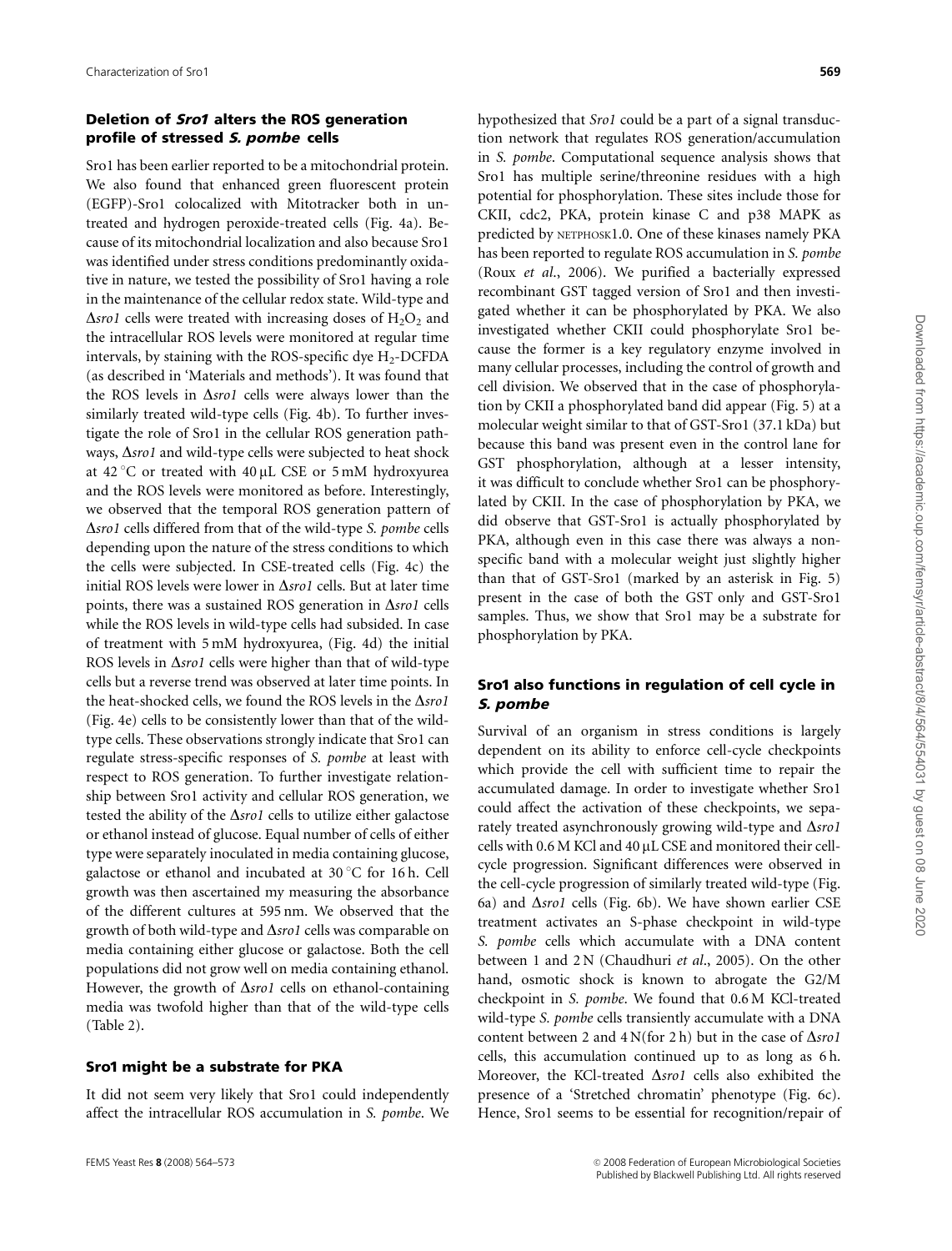

Fig. 4. Sro1 plays a role in cellular ROS generation. (a) Wild-type cells overexpressing EGFP-Sro1 were treated with 2.5 mM H<sub>2</sub>O<sub>2</sub>, washed, incubated with 1 µM mitotracker and Sro1 was found to colocalize with mitochondria. Wild-type and  $\Delta s$ ro1 cells were treated with 5 mM H<sub>2</sub>O<sub>2</sub> [b (i)], 10 mM H<sub>2</sub>O<sub>2</sub> [b (ii)], 40 mL CSE (c), 5 mM hydroxyurea (d) or subjected to heat shock (e) and ROS levels were determined by the DCF fluorescence ('Materials and methods'). Data represent mean of three independent experiments.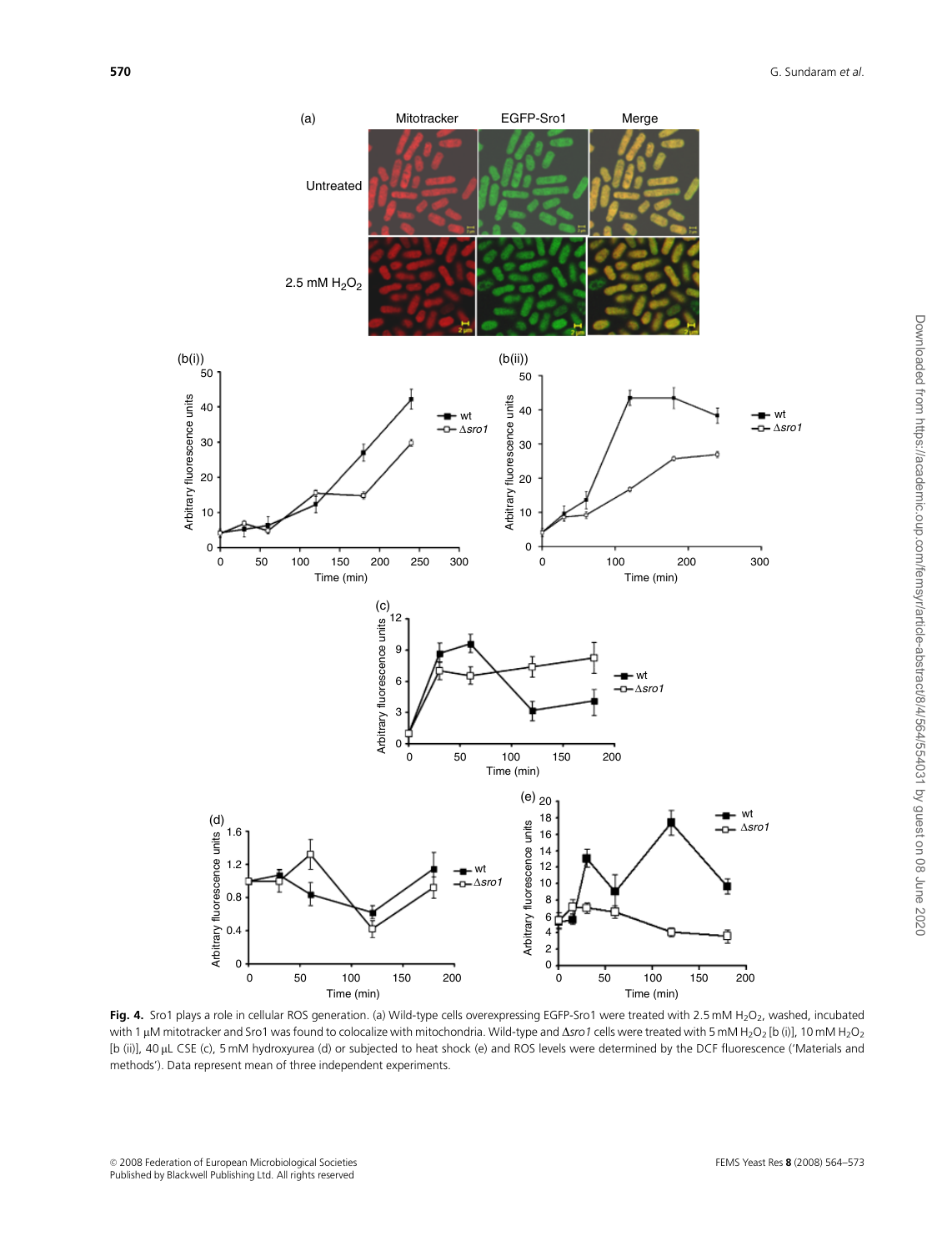Table 2. Growth in media containing different carbon sources

|                  | $A_{595nm}$ after 16 h of growth |       |  |
|------------------|----------------------------------|-------|--|
| Media containing | Asro 1                           | wt    |  |
| 2% Glucose       | 0.650                            | 0.726 |  |
| 3% Galactose     | 0.207                            | 0.263 |  |
| 0.1% Glucose     |                                  |       |  |
| 3% Ethanol       | 0.032                            | 0.015 |  |
| 3%Glycerol       |                                  |       |  |

Data indicate mean of three independent experiments.



Fig. 5. Sro1 may be a substrate for PKA. Bacterially expressed and purified recombinant GST-Sro1 protein was tested for phosphorylation by the kinases CKII, PKA, in the presence of g-p32 labelled ATP. Control kinasing reactions with GST alone were performed to eliminate the possibility of the phosphorylation of the GST tag (\* indicates a nonspecific band).

osmotic shock-induced DNA damage. When both wild-type and  $\Delta$ sro1 cells were treated with CSE it was found that activation of the S-phase checkpoint in the latter is delayed. In this case again Sro1 seems to be playing a similar role. Thus, our observations show that Sro1 has an effect on the cell-cycle progression of stressed S. pombe cells.

## **Discussion**

Investigations of the functions of genes with orphan sequences have the potential to bring into focus many unknown and unexplored aspects of life processes. This study reports the characterization of a novel protein Sro1 in S. pombe. Because the sequence of Sro1 bears no homology whatsoever with any known sequence, it was difficult to get any idea about its probable role in the fission yeast life cycle. To get some information about sro1, sequence analysis was done using bioinformatics software freely available at http://www.expasy.org. Detailed computational sequence analysis revealed a few predictions about the characteristics of the gene and the gene product. For instance, the NETPHOS 2.0 software (Blom et al., 1999, 2004) predicts several serine and threonine residues with a very high phosphorylation potential. The protein also has a potential for O-glycosylation as predicted by the YINGOYANG software (Gupta, 2001) The results of Predicted solvent accessibility composition (core/surface ratio) using PROSITE say that the protein is predicted to contain 75.5% residues which are exposed with more than 16% on their surface. However, because the gene has an orphan sequence, the information obtained from sequence analysis was far from sufficient.

The significant upregulation of Sro1 expression in S. pombe cells under a variety of stress conditions clearly indicates an important role for this novel S. pombe protein in regulating the response of S. pombe cells. This fact is confirmed by our observations, which show that deletion of Sro1 reduces the growth rate of S. pombe cells during stress conditions. The expression of Sro1 during stress conditions is dependent on both the SAPK pathway as well as the cellcycle regulatory pathway. The presence of a complex regulatory network determining the expression levels of the protein further indicates that the protein could have multiple functions and that its activity might be necessary for a broad range of cellular processes. The fact that the basal expression levels of the Sro1 gene are pretty low indicates that either its activity is not essential for normal cellular growth (also corroborated by the fact that its deletion does not significantly affect cellular behavior under standard conditions), or that there could be other genes with overlapping functions. Our results indicate a possibility of Sro1 being phosphorylated by PKA. The latter plays many important roles in the S. pombe life cycle and has been implicated in nutrient sensing (Hoffman, 2005) and aging processes (Roux et al., 2006) of S. pombe. The fact that Sro1 may be one of the targets of such an important regulatory protein also reveals that Sro1 itself may potentially play a major role in a subset of processes regulated by PKA. For instance,  $\Delta p$ ka1 cells are known to exhibit decreased ROS accumulation, a phenotype that is present in stressed  $\Delta$ sro1 cells as well. Hence, it is possible that Sro1 might link Pka1 to the ROS generation machinery in S. pombe. We have shown that deletion of Sro1 changes the ROS generation profile under various stress conditions in S. pombe cells. This indicates an important function for sro1 in the cellular ROS generation pathway. Interestingly, we observed that there are significant differences in the temporal ROS generation profiles of wild-type and  $\Delta s$ ro1 cells, and that the nature of these differences depends upon the nature of the stress to which the cells were exposed. Our results show that sro1 can function in both the elevation of ROS levels as well as lead to the scavenging of the ROS in a stress-dependent manner. Deletion of sro1 made the cells more efficient in utilizing glycerol and ethanol as a carbon source, indicating that the Sro1 protein may somehow be associated with cellular respiration. In accordance with the regulation of sro1 expression by the cell-cycle regulatory kinase Rad3, we show that loss of sro1 significantly changes the time or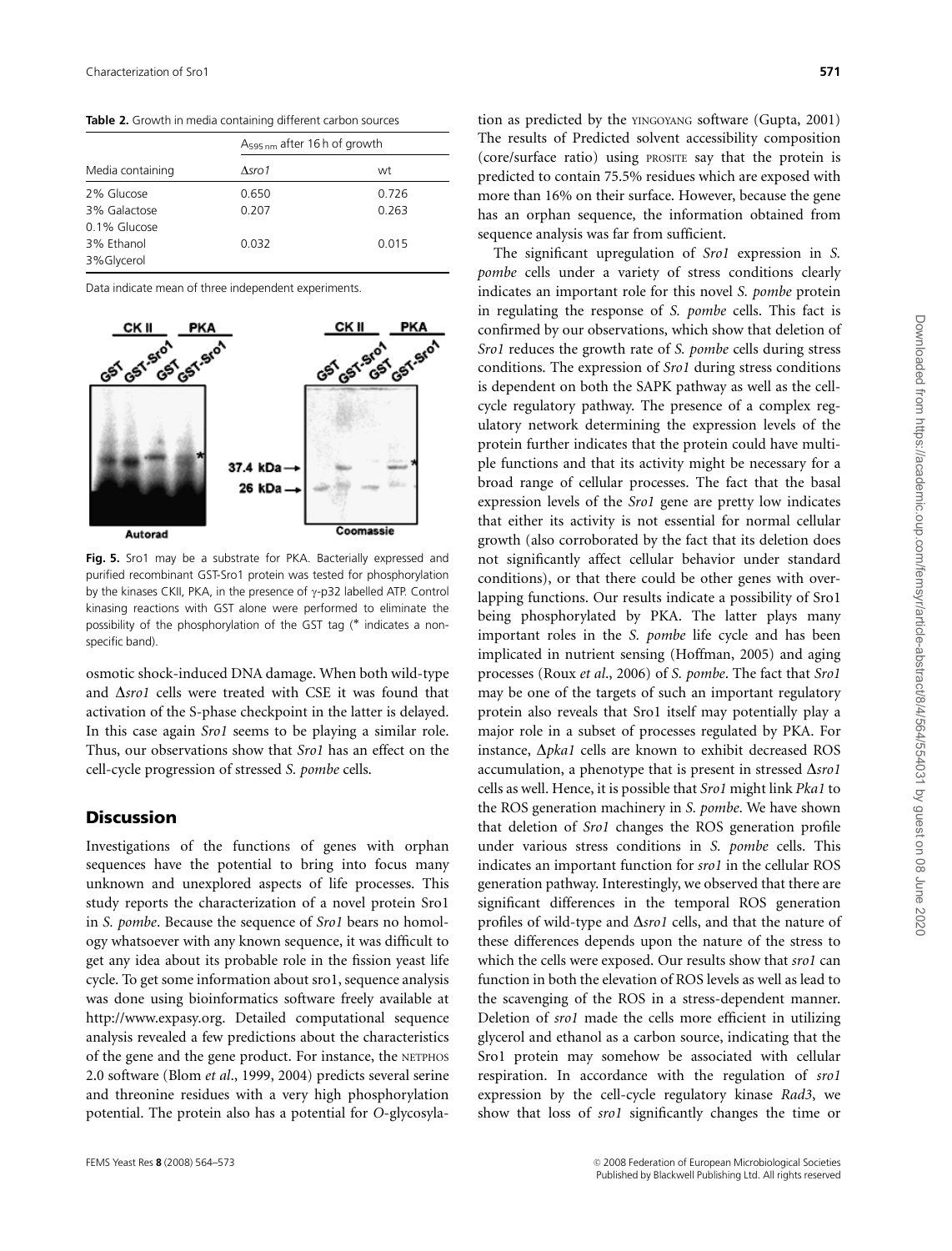

Fig. 6. Sro1 can affect checkpoint activation during stress conditions. Asynchronously growing wild-type (a) and  $\Delta$ sro1 (b) cells were treated with 40 µL CSE or 0.6 M KCl, cells were collected and fixed at the indicated time points, processed ('Materials and methods') and then the DNA content was analysed on BD FACSCalibur. (c) Wild-type and  $\Delta s$ ro1 cells were treated with 0.6 M KCl and stained with diamidino-2 phenylindol. 'Stretched Chromatin' type phenotype was observed in  $\Delta s$ ro1 cells (indicated by arrowheads in the images).

nature of cell-cycle checkpoint activation in stressed S. pombe cells. DNA damage was also found to accumulate in  $\Delta$ *sro1* cells treated with 0.6 M KCl, supporting the possibility of a role for sro1 in checkpoint activation after DNA damage. Here again, how Sro1 functions is apparently determined by the nature of the stress stimulus. p38, the human homolog of Sty1, has been known to have major effects on mitochondrial membrane transition as well as free radical generation (Anoopkumar-Dukie et al., 2005; Kong et al., 2005). A similar role might be possible for the SAPK Sty1 in S. pombe. It is possible that Sro1 could be a part of the mechanism for Sty1-dependent regulation of mitochondrial functions in S. pombe.

Thus, with respect to both ROS accumulation and cellcycle progression, the function of sro1 is clearly stressspecific, so Sro1 may play an important role in determining the specific differences in the responses of S. pombe to different stress stimuli. It is possible that a decrease in ROS levels with concomitant alteration in the temporal ROS generation profile and the differences in checkpoint activation are all indirect manifestations of the actual function of this novel protein. Presumably, Sro1 may be playing a role in an important basic cellular process that could affect so many other processes. Further studies are however required to confirm this possibility.

In all, this study reports the characterization of a novel stress-responsive protein in S. pombe and implicates it as an important player in S. pombe stress responses. Future studies based on the observations presented in this study may bring to light new facets of the S. pombe life cycle, especially with respect to the regulation of stress-specific cellular responses.

# Acknowledgements

We gratefully acknowledge Paul Russell (Scripps Research Institute), Kazuhiro Shiozaki (University of California Davis), Tamar Enoch (Harvard Medical School, Boston) and Tim Humphrey for generously providing the strains. G.S. and S.P.C. thank the Council for Scientific and Industrial Research, India, for providing fellowship during the course of the work. S.C and K.S. thank the Indian Academy of Sciences for financial support. We thank CSIR for financial support, DSA, University Grants Commission India, NCMP grant and DST FIST programme for infrastructural support.

# References

- Alexandrov A, Martzen MR & Phizicky EM (2002) Two proteins that form a complex are required for 7-methylguanosine modification of yeast tRNA. RNA 8: 1253–1266.
- Anoopkumar-Dukie S, Conere T, Carey JB & Allshire A (2005) Radical mediators and mitogen-activated protein kinase signaling in oxygen-dependent radiosensitivity of human tumor cell lines. Free Radic Biol Med 39: 188–194.
- Blom N, Gammeltoft S & Brunak S (1999) Sequence- and structure-based prediction of eukaryotic protein phosphorylation sites. J Mol Biol 294: 1351–1362.
- Blom N, Sicheritz-Ponten T, Gupta R, Gammeltoft S & Brunak S (2004) Prediction of post-translational glycosylation and phosphorylation of proteins from the amino acid sequence. Proteomics 41: 633–649.
- Chaudhuri SP, Sundaram G, Bhattacharya A, Ray P, Ray A, Chatterjee IB & Chattopadhyay D (2005) Activation of S phase